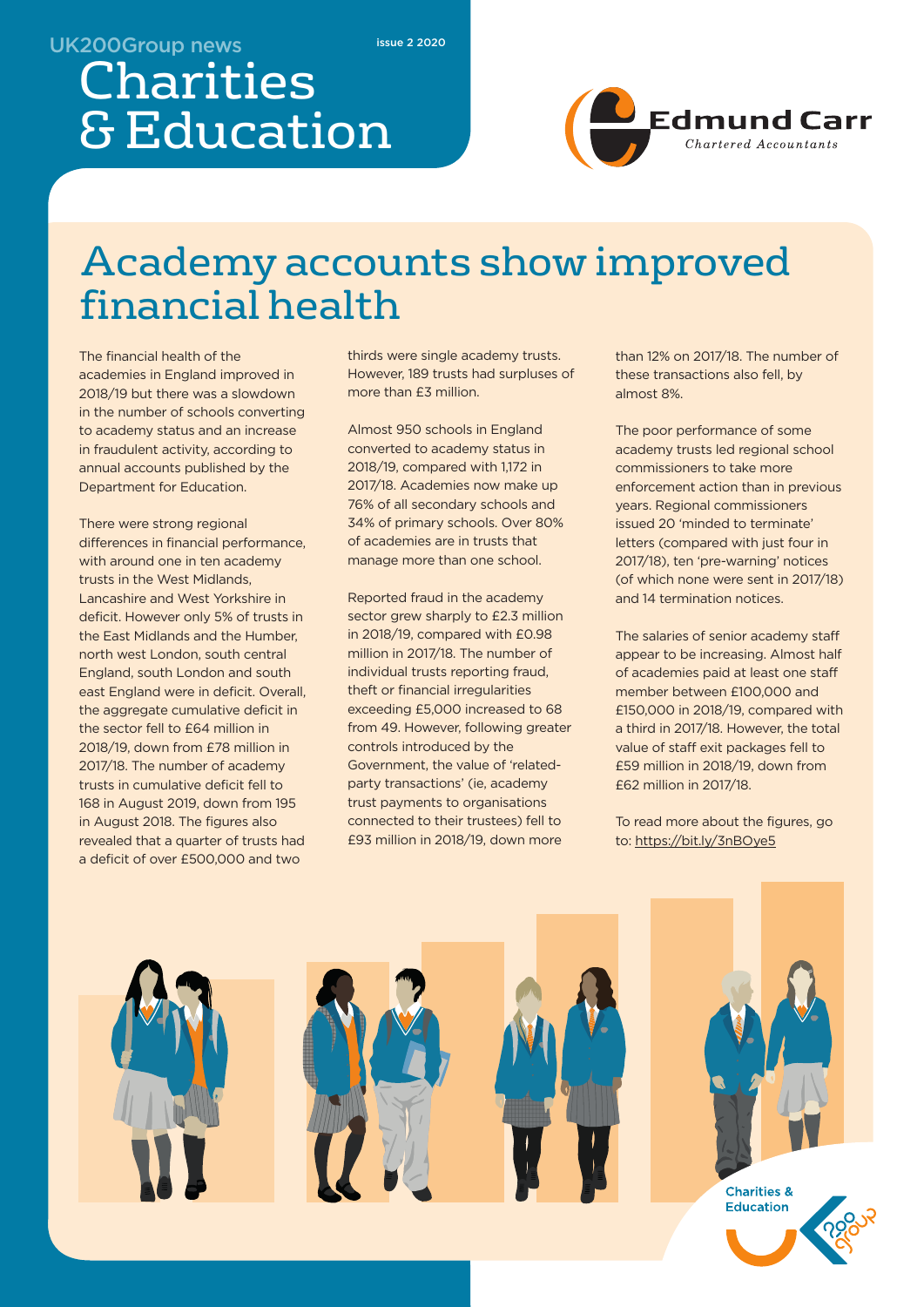## Warning for charities supporting loss making trading subsidiaries

Charities must meet certain conditions when supporting their trading subsidiaries with additional funding, such as charity shops that have been affected by Covid-19 restrictions. Normally any profits charity shops make are covenanted back to the charity under corporate Gift Aid rules. However, experts have warned that due to the Covid-19 pandemic many charity shops have been closed for long periods and could be generating a loss and therefore require additional funding. For example, Oxfam has reported that it lost around £5 million a month

during the lockdown when its shops were closed. According to the British Heart Foundation, the full economic impact of the pandemic on the charity will not be known for some time.

In addition to the effect of shop closures, social distancing requirements have limited the number of customers who can be on the premises and affected sales. Changing customer behaviour (such as an increasing preference to buy items online rather than in high street shops) could also affect charity shops' income in future.

Experts have therefore reminded charities that any additional support provided by a charity to their trading operation must be provided as an 'arms length' transaction such as a loan and not 'freely given'. Loans must be made at commercial rates and demonstrate good use of charitable funds. Any charity that cannot meet these requirements may not be able to provide support for their trading subsidiaries.

Read more about this story at: https://bit.ly/34M2pWs

### Financial transparency measures announced

The Department for Education (DfE) has confirmed plans to apply financial transparency measures to local authority maintained schools. The plans are based on measures that already apply to academy trusts.

The measures include changes to the dedicated schools grant (DSG) assurance statement return that local authorities must complete each financial year. The changes, which will apply for 2020/21, will allow the DfE to collect information about the number of schools with suspended budgets and notices of financial concern, and about the number of recovery plans in each local authority. A new section in the DSG assurance statement will also show the amounts that local authorities have recovered by investigating fraud.

Maintained schools will also be required to provide local authorities with three year budget forecasts and annual information about related party transactions (ie, payments to firms with a connection to the school or its personnel). Schools will be required to submit their forecasts between 1 May and 30 June each year starting



in 2021/22. Schools whose deficit rises above 5% when they are measured on 31 March 2021 will be required to submit a recovery plan to the local authority.

From January 2021 all local authority maintained schools will also be required to publish information on their website about the salaries of any staff members who earn more than £100,000, as well as a link to information about their latest Consistent Financial

Reporting statement of income, expenditure and balances.

The DfE will publish the names of local authorities that have missed three or more deadlines for returns. The DfE will provide a grant to each local authority based on the number of maintained schools that need help with meeting the costs of the financial transparency measures.

To read more about the changes, go to: https://bit.ly/3dhnP1E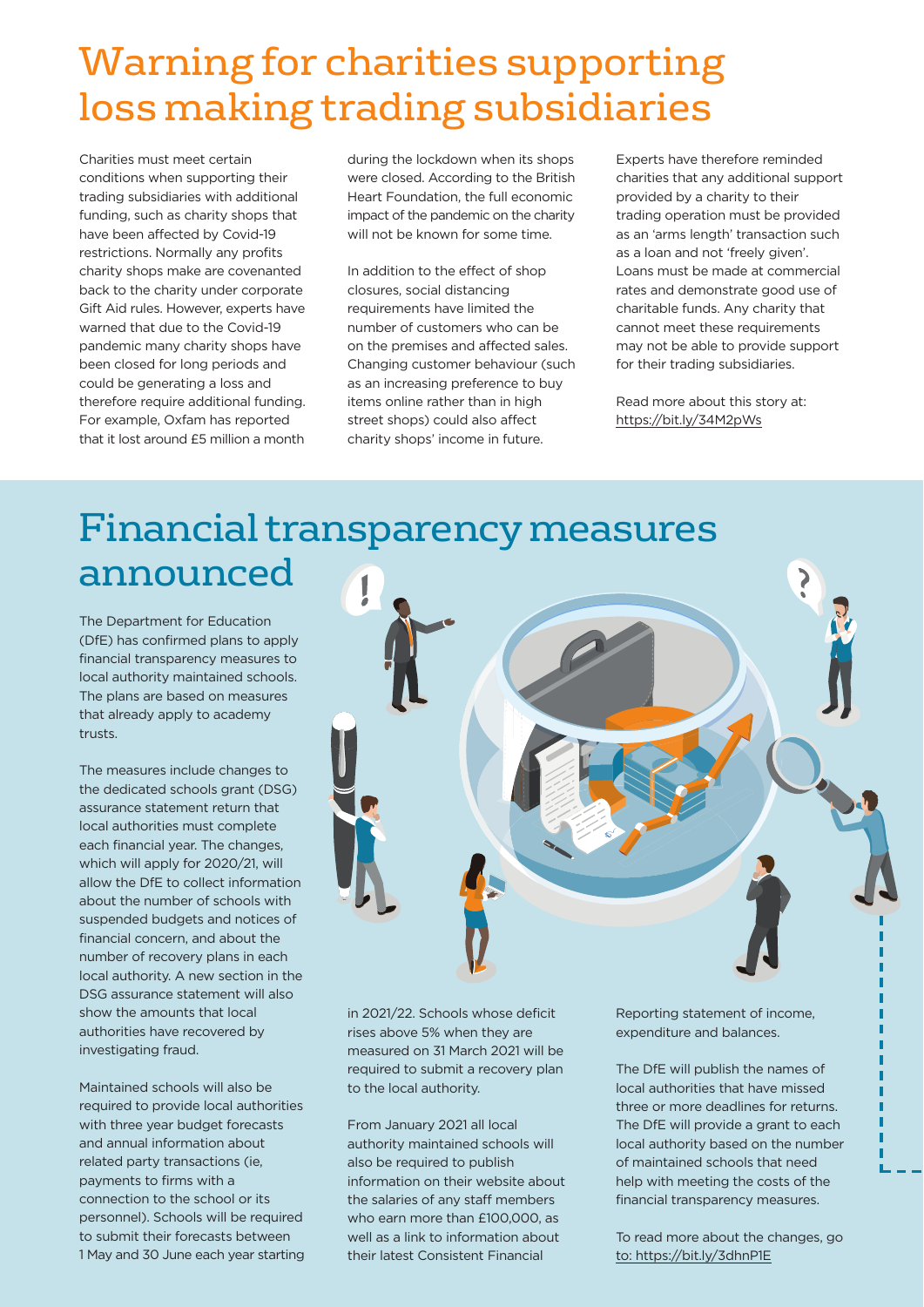# In brief...

#### Applications for charitable support doubles

The number of applications grant giving charities have received for financial and non-financial support more than doubled between March and June 2020, according to figures from the Association of Charitable Organisations (ACO). Overall, applications for support have increased by 122% since national lockdown was imposed in March 2020 compared to the same period in 2019. Over half of ACO charity members have set up emergency Covid-19 funds to help people who are struggling financially. The ACO has also revealed that 87% of its members are expecting an increase in support applications when the furlough scheme ends on 31 October 2020. https://bit.ly/3lxKJo8

#### Legacy gifting up 80% during coronavirus lockdown

Charitable donations made in wills increased by 81% between 23 March and 30 June 2020 compared with the same period in 2019, according to figures from Co-op Legal Services. Overall, legacy gifting increased by 56% over the previous 12 months, with the largest rise amid the Covid-19 lockdown. The research has revealed that donations to cancer charities are the most common legacy gifts and increased by 77% during lockdown. Donations to local causes have also increased significantly and are now the second most common type of legacy gift. https://bit.ly/30YHQ83

#### Charities failing to comply with fundraising reporting rules

A report from the Fundraising Regulator has revealed that just 21% of charities are fully compliant with the rules covering fundraising reporting requirements. Under the requirements, charities with an annual income of more than £1 million are required to include a fundraising statement in their annual report. The Fundraising Regulator analysed 187 annual reports and found that while 81% of charities did include a fundraising statement, only 21% provided all the required information. Failing to provide details on third party monitoring and how it protects vulnerable people are the main reasons why charities are not meeting fundraising reporting requirements. https://bit.ly/2SKzWdV

#### Digital advertising now zero rated for VAT

Updates to HMRC VAT guidance have revealed that charities will pay lower digital advertising costs. Since September 2020, internet search adverts are now zero rated for VAT, unless the ads appear on personal social media accounts. Location targeting, which allows ads to be directly targeted at people in specific locations, regions and countries is also now zero rated for VAT purposes. The CTG has welcomed the changes and stated that charities could save millions on digital advertising costs. https://bit.ly/3dl6Nj2

#### New charity register to improve transparency

The Charity Commission has launched a new public register of charities in England and Wales to improve transparency. The new register has been set up to make more information about individual charities available to donors and the public. In particular, the register includes information about the income charities receive from government grants and contracts, whether charities work with professional fundraisers, and details the number of staff who receive total income packages over £60,000. The new register has also been designed to make it easier for charity trustees to access and update the information they provide to the Charity Commission. https://bit.ly/2GSsc7n

#### Support for inactive charities

The Charity Commission has encouraged charities in England and Wales with inactive funds to join its Revitalising Trusts programme. The programme will help dormant charities and trusts start operating again, or have their funds redeployed to similar charitable causes. Charities that have either had no income or expenditure over the last 5 years or have spent less than 30% of their total income over the last 5 years are eligible for support under the programme. Since its launch in 2018, the programme has supported 26 charities, removed 179 charities from the register and transferred £32 million of funds to similar charitable causes. https://bit.ly/2GUesZI